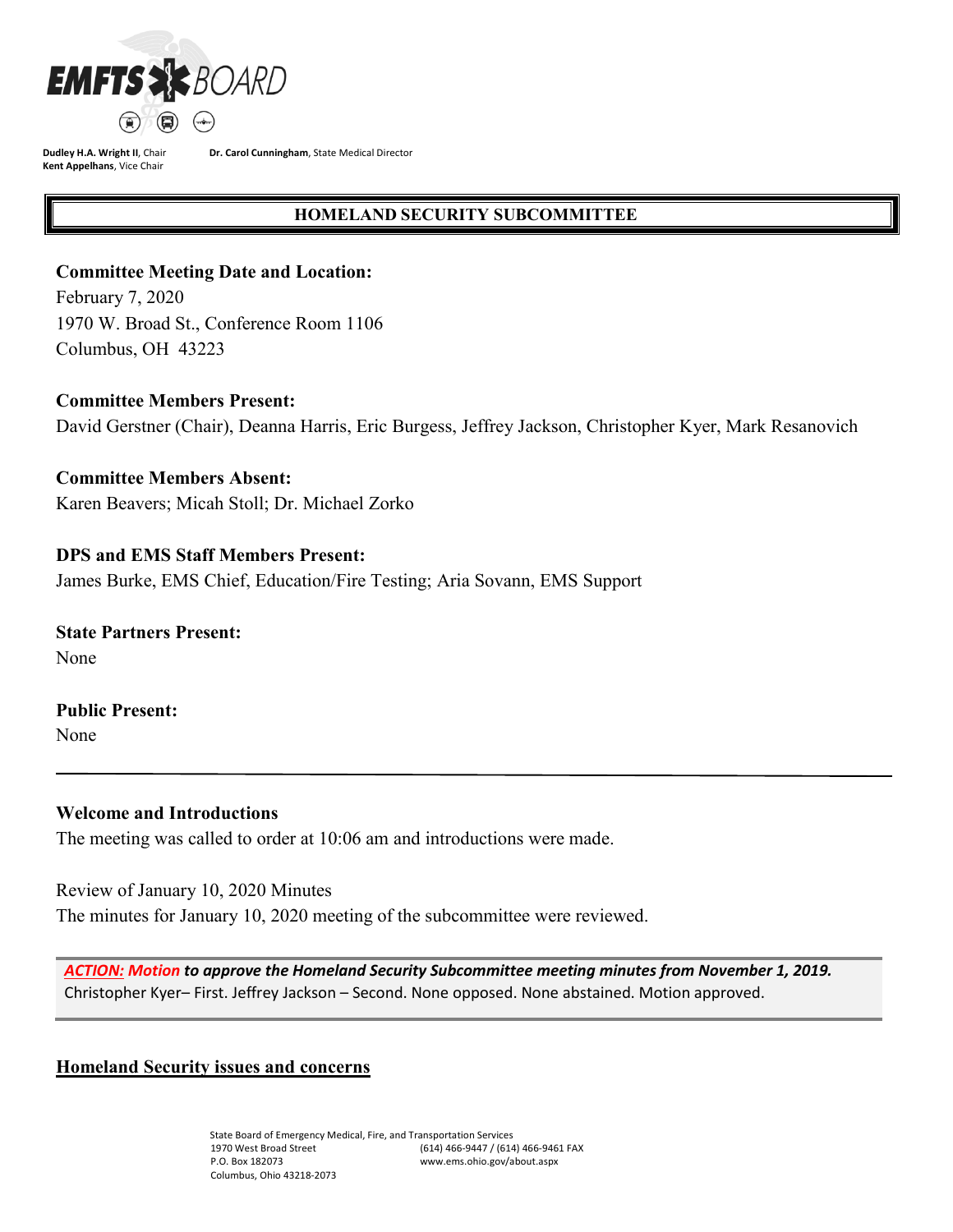

**Dr. Carol Cunningham**, State Medical Director

- Vice Chair of Homeland Security Geoffrey Dutton has resigned. Jeffrey Jackson has stepped up and volunteered as Vice Chair, and was approved unanimously.
- There has been a big increase of attacks around the world. A subcommittee from Dayton MMRS met and discussed issues related to terrorist risks for healthcare and Emergency Medical Services (EMS). The increasing attacks include edged weapons and usage of fire and smoke as weapons (FSW). Law enforcement and other agencies have been hit with cyber attacks known as doxing. Computer Generated Imagery (CGI) is being used to encourage attacks.
- In Hong Kong a building that was going to be used to quarantine people for coronavirus was firebombed in protest.
- Ohio Health Department's (ODH) advice regarding the Coronavirus is to quarantine or isolate at home if hospitalization is not required. For those who cannot quarantine at home, every county in the state of Ohio has a plan for safe housing; however, this does not come without issues.
- A women in a Florida Walmart was arrested after trying to ignite a bomb with materials that she gathered inside the store.
- The committee came up with goals for the year 2020. Things to focus on are: RTF, TEMS, triage, and the Weapons of Mass Destruction Manual. The Human Resource Committee (HRC) pillars will not be returning to Homeland Security. There will also be future discussion and preparing documents for improving preparedness of EMS of Ohio in the event of a pandemic.

# **New Business**

# **Novel Coronavirus 2019**

The Governor's cabinet met and ODH was tasked on taking point on the Corona Virus. The recommendation for the Coronavirus and other respiratory viruses are use of N95 or higher masks for providers. N-95 masks must be fit-tested.

People who are traveling and are coming back from China are categorized depending on their risk levels. An individual who is actually sick is the highest risk level. He/she is put into a hospital and is isolated. Some persons are categorized as Persons Under Investigation (PUI). Some individuals are told to self-monitor. In some cases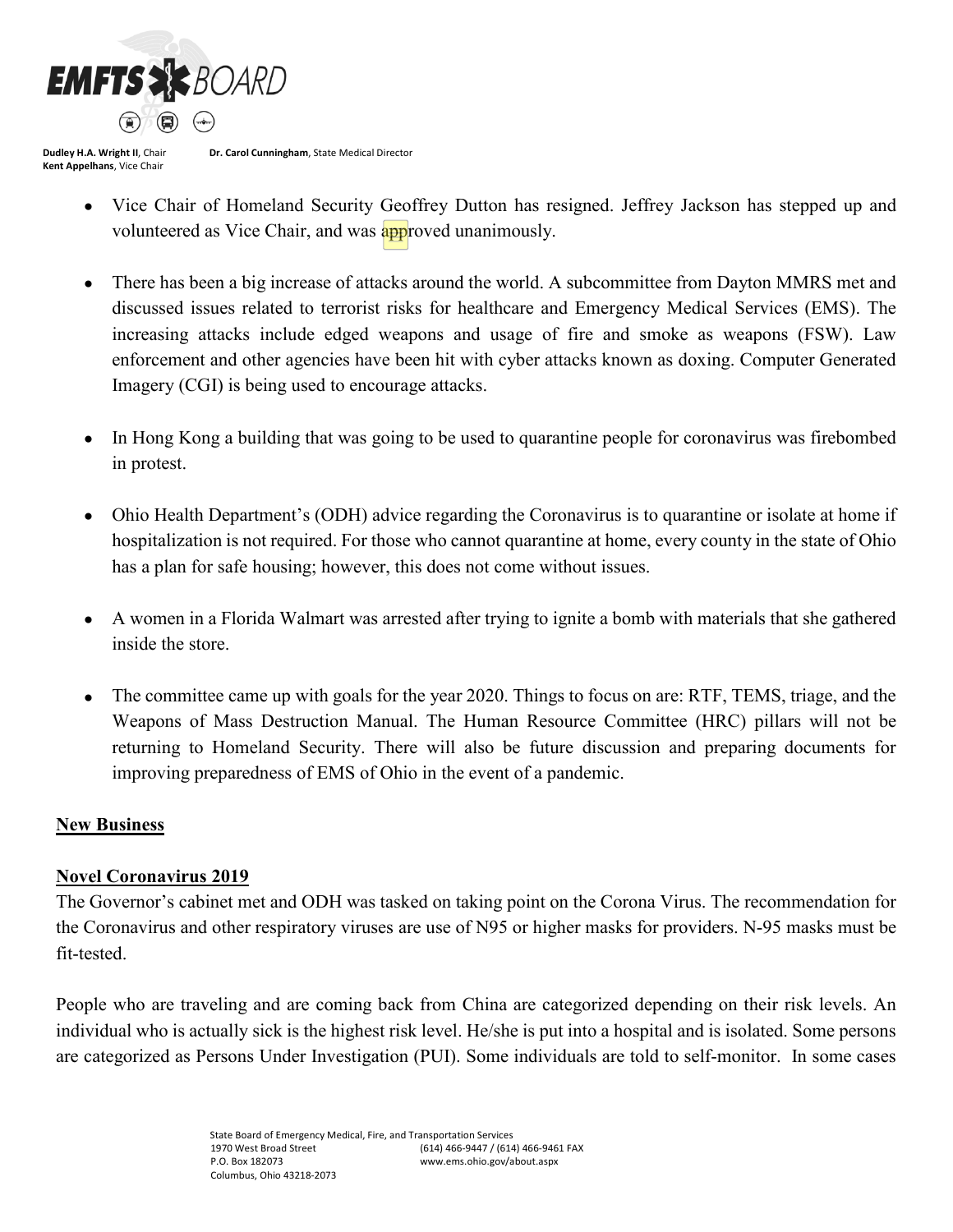

**Dr. Carol Cunningham**, State Medical Director

there is active monitoring where the health department is going out to see the individuals and checking their temperatures.

There are no confirmed cases in Ohio. Massachusetts, Wisconsin, Illinois, California, Washington, and Arizona have US cases. The Coronavirus is transmitted easily. Mortality rate has dropped to 2%, but is still higher than the seasonal influenza rate. 99.2% of all cases are inside of China. The Unites States (US) has taken extraordinary steps to combat the virus. A person cannot enter the US from China unless they are a US citizen or an air crew. Recommendations from ODH for transferring a PUI is close to the Ebola standards. The PUI is only to be transported in sealed medic that can be easily decontaminated. The driver's compartment must be sealed off, N95 mask are to be worn by the crew, and the air should not be recirculated.

#### **Report to the Board**

Emergency Medical, Fire, and Transportation Services (EMFTS) is having their Board meeting on February 11- 13, 2020. Newly appointed Vice Chair Jackson will be representing Homeland Security committee at the Board meeting. He will be presenting the Board with Homeland Security Committee accomplishments. Homeland Security has worked closely with ODH, Human Resources Committee (HRC), and OPATA.

Homeland Security worked with ODH in getting the CHEMPACK training out and to help produce and disseminate a job action sheet.

Updates from HRC are requested every meeting.

Rescue Task Force (RTF) was reviewed, updated, and improved upon with the help of Homeland Security. There will be a RTF conference this year.

# **New assignments by Scope of Practice (Medical Oversight Committee)**

#### **Tactical EMS (TEMS)**

The committee is waiting on language to be finalized and approved by the Board for the endorsement.

# **Rescue Task Force operations**

No further updates on these items this month.

#### **Old Business**

**CHEMPACK**

No further updates on these items this month.

State Board of Emergency Medical, Fire, and Transportation Services 1970 West Broad Street P.O. Box 182073 Columbus, Ohio 43218-2073 (614) 466-9447 / (614) 466-9461 FAX www.ems.ohio.gov/about.aspx